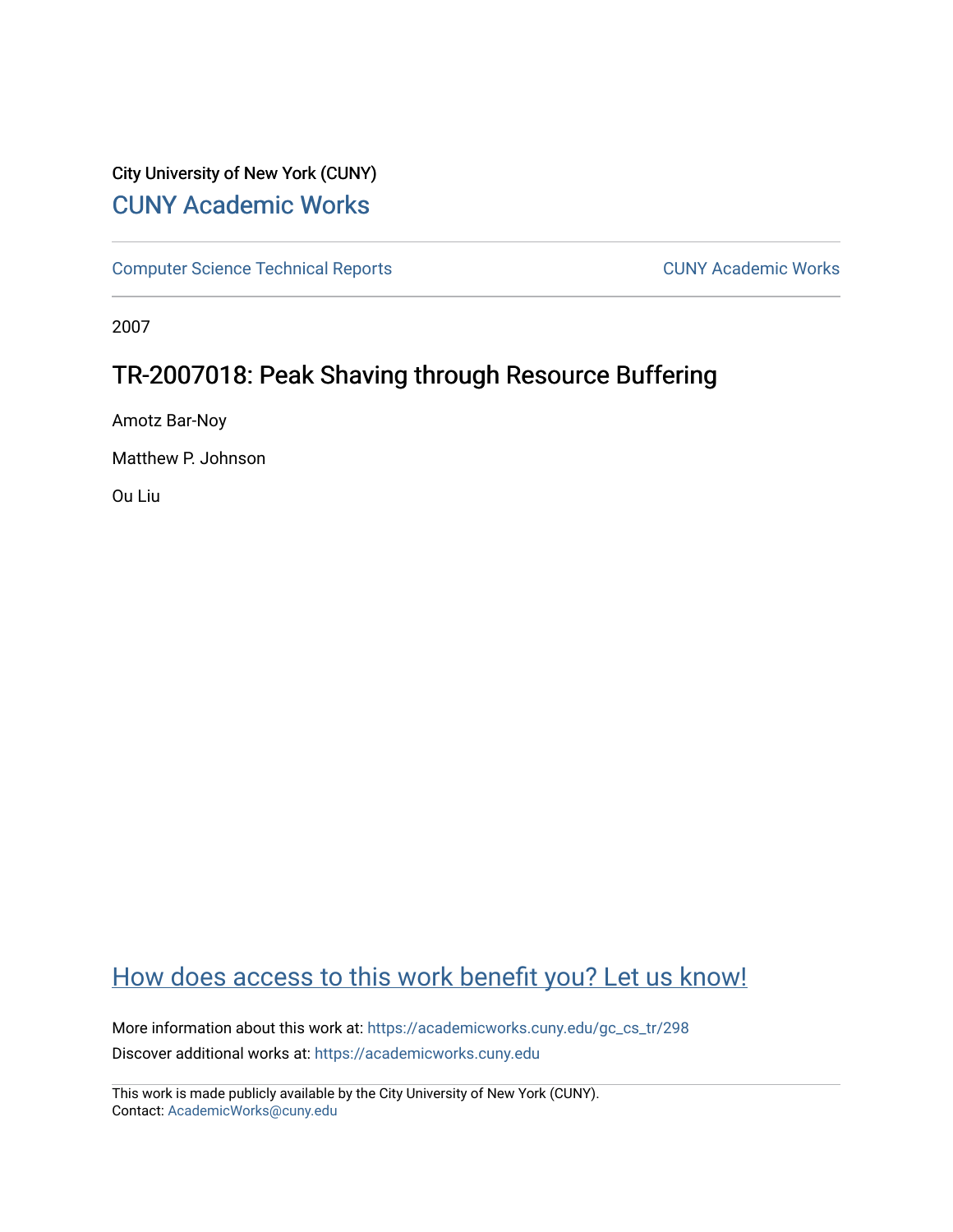# Peak Shaving Through Resource Buffering<sup>∗</sup>

Amotz Bar-Noy<sup>†</sup> Matthew P. Johnson<sup>‡</sup> Ou Liu<sup>†</sup>

October 15, 2007

#### Abstract

We introduce and solve a new problem inspired by energy pricing schemes in which a client is billed for peak usage. Given is a sequence of n positive values  $(d_1, d_2, \ldots, d_n)$  that represent resource demands (typically energy) over time. At each times of i, the system requests a certain amount  $r_i$  to meet the demand  $d_i$ . The added piece of infrastructure is the *battery*, which can store surplus resource for future use. The demands may represent required amounts of energy, water, or any other *tenable* resource which can be obtained in advance and held until needed. In a feasible solution, each demand must be supplied on time, through a combination of newly requested energy and energy withdrawn from the battery. The goal is to minimize the maximum request. We consider batteries with and without a bounded capacity, and with or without a percentage loss in charging due to inefficiency. In the online version of this problem, the algorithm must determine request  $r_i$  without knowledge of future demands, with the goal of maximizing the amount by which the peak is reduced.

We give efficient combinatorial algorithms for the offline problem, which are optimal for all four battery types. Central to our analysis is a mathematical property we call a generalized average. Our fastest offline algorithms for the lossy battery settings compute a series of generalized averages with the aid of balanced binary search trees. We also show how to find the optimal offline battery size, for the setting in which the final battery level must equal the initial battery level. In the online setting, we focus on lossless batteries, with and without a capacity bound. We prove that no purely online algorithm can have competitive ratio better than  $n$ , and that if the peak demand is revealed in advance, no online algorithm can have competitive ratio better than  $H_n$ . We give two simple online algorithms, the fastest one with  $O(1)$  per-slot running-time, which meet this bound.

<sup>∗</sup>This work was supported by grants from the National Science Foundation and the New York State Office of Science, Technology and Academic Research.

<sup>†</sup> amotz@sci.brooklyn.cuny.edu, City University of New York, Graduate Center, and Brooklyn College.

<sup>‡</sup> {mjohnson,oliu}@cs.gc.cuny.edu, City University of New York, Graduate Center.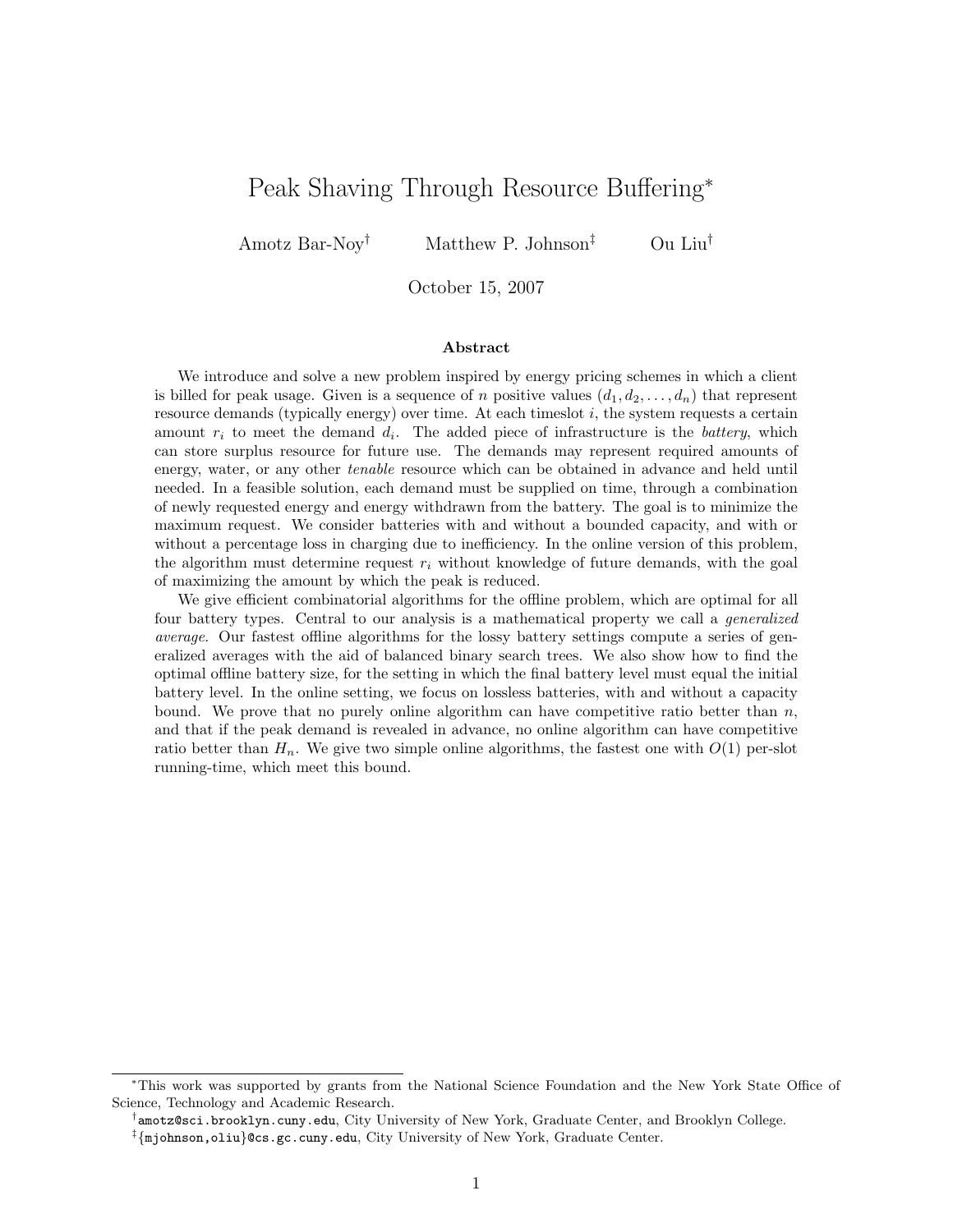## 1 Introduction

Power companies charge some high-consumption clients not just for the total amount of power consumed, but also for how quickly they consume it. Within the billing period (typically a month), the client is charged for the amount of energy used (usage charge, in kWh) and for the maximum amount requested over time (*peak charge*, in kW). If demands are given as a sequence  $(d_1, d_2, \ldots, d_n)$ , then the total bill is of the form  $c_1 \sum_i d_i + c_2 \max_i \{d_i\}$ , i.e., a weighted sum of the total usage and the maximum usage. (In practice, the discrete timeslots may be 30-minute averages [2].) This means a client who powers a 100kW piece of machinery for one hour and then uses no more energy for the rest of the month would be charged more than a client who uses a total of 100kWh spread evenly over the course of the month. Since the per-unit cost for peak charge may be on the order of 100 times the per-unit cost for total usage [3], this difference can be significant.

At least one start-up company [1] is currently marketing battery-based systems intended to reduce peak energy charges. In such a system, a battery is placed between the power company and a high-consumption client site, in order to smooth power requests and shave the peak. The client site will charge to the battery when demand is low and discharge when demand is high. Spikes in the demand curve can thus be consistent with a relatively flat level of supplied power. The result is a lower cost for the client and a more manageable request curve for the provider.

It is interesting to note that a battery system may actually raise energy usage, since there may be energy loss due to inefficiency in AC/DC conversion. Serving peak requests during periods of high demand is a difficult and expensive task for the power company, however, and the event of a black-out inflicts high societal costs. While a battery system may involve higher total energy requests, it may benefit the system as a whole by easing the strain of peak demands. Combined with alternative energy sources such as solar panels, the system could even lower the net commercial power usage. Alternative energy sources are typically low-cost but unreliable, since they depend on external events such as the weather. With a battery, this energy can be stored until needed.

We may generalize this problem of minimaxing the request to any resource which is *tenable* in the sense that it may be obtained early and stored until needed. For example, companies frequently face shortages of popular products: "Plentiful supply [of Xboxes] would be possible only if Microsoft made millions of consoles in advance and stored them without releasing them, or if it built vast production lines that only ran for a few weeks–both economically unwise strategies" [11]. A producer could smooth the product production curve by increasing production and warehousing supply until future sales. But when should the producer "charge" or "discharge"? A third application is scheduling of jobs that are composed of generic work-units that may be done in advance. Although the problem is very general, we will use the language of energy and batteries for concreteness.

In the online version of our problem, the essential choice faced at each timeslot is whether (and by how much) to invest in the future or to cash in a prior investment. The investment in our setting is a request for more energy than is needed at the time. If the algorithm only asks for the minimum required, then it is vulnerable to spikes in demand; if it asks for much more energy than it needs, then the greater request could itself become a new, higher peak. The strictness of the problem lies in the fact that the cost is not cumulative: we want every request to be low.

Background. There is a wide literature on commodity production, storage, warehousing, and supply-chain management (see e.g. [13, 18, 9, 15]). More specifically, there are a number of inventory problems based on the Economic Lot Sizing model [8], in which demand levels for a product vary over a discrete finite time-horizon and are known in advance. A feasible solution in these problems must obtain sufficient supply through production (sometimes construed as ordering) or through other methods, in order to meet each of the demands on time, while observing certain constraints. The solution quality may depend on multiple costs, which vary by formulation.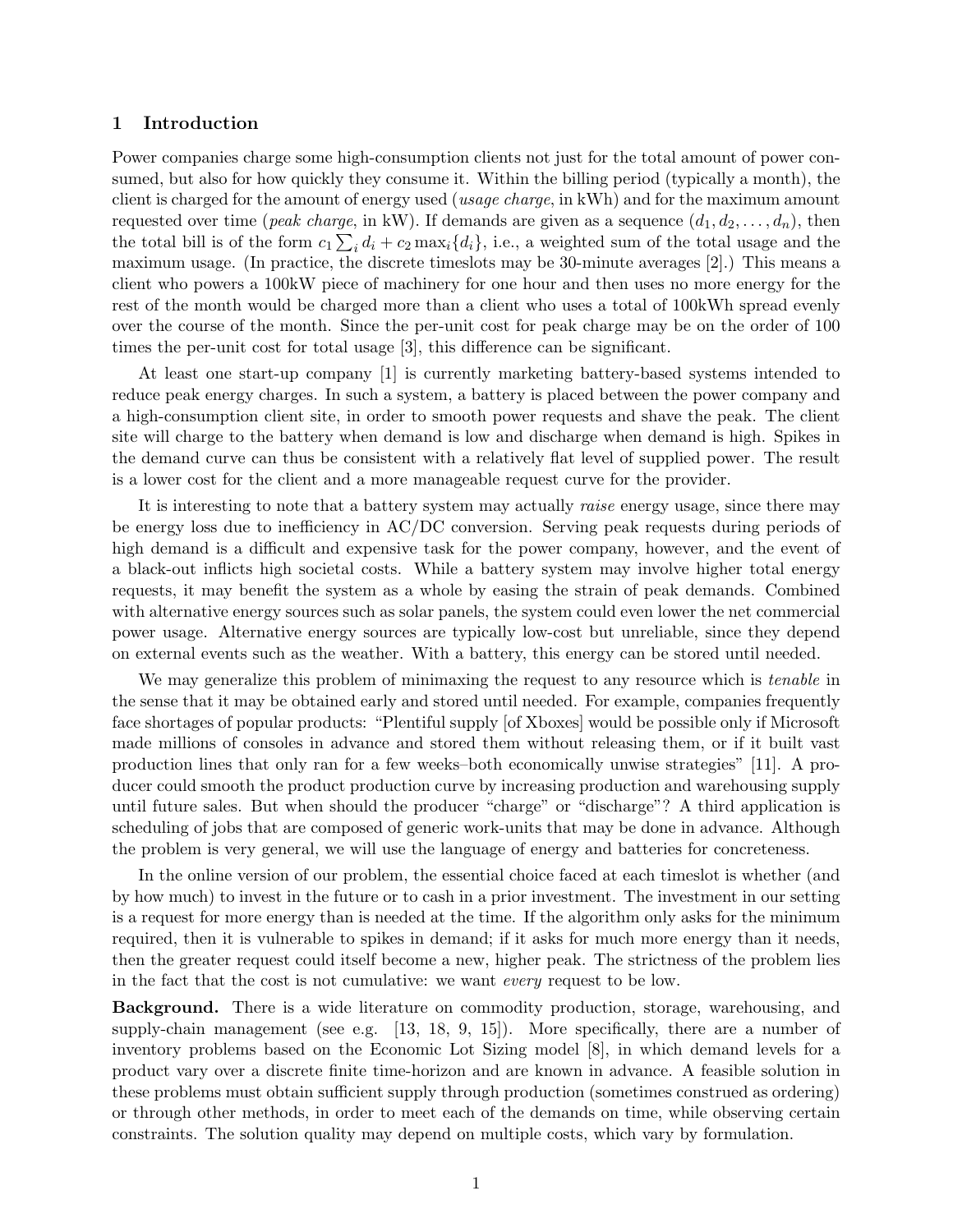One such inventory problem is Single-Item Lot-Sizing, in which sufficient supplies must be ordered to satisfy each demand, while minimizing the total cost of ordering charges and holding charges. The ordering charge consists of a fixed charge per order plus a charge linear in order size. The holding charge for inventory is per-unit and per-timeslot. There is a tradeoff between these incentives since fixed ordering charges encourage large orders while holding charges discourage them. Wagner & Whitin [17] showed in 1958 that this problem can be solved in polynomial time. Under the assumption of *non-speculative costs*, in which case orders should always be placed as late as possible, the problem can be solved in linear time. Such "speculative" behavior, however, is the very motivation of our problem. There are a variety of lot-sizing variations, including constantcapacity models that limit the amount ordered per time period. (See [15] and references therein.) Our offline problem differs in that our objective is minimizing this constant capacity (for orders), subject to a bound on *inventory* size, and our inventory is free but *lossy*.

Another related inventory problem is Capacity and Subcontracting with Inventory (CSI) [5], which incorporates trade-offs between production costs, subcontracting costs, holding costs, and the cost for maximum per-unit-timeslot production capacity. The goal in that problem is to choose a production capacity and a feasible production/subcontracting schedule that together minimize total cost. One known algorithm ("Algorithm 1" of [5]) simplifies to a linear-time algorithm for our simplest (lossless/unbounded) offline problem setting, but it is more complicated than our algorithm for that case and it does not support our novel extensions of (analogously) inventory capacity and inventory loss. Inventory problems have also been studied for probabilistic models. Scarf [16] solved the single-period newsvendor problem, in which a vendor decides how much stock to order in advance for sale during the timeslot, before learning the demand for that period. His method finds the stocking policy that maximizes the minimum expected profit, over all consistent distributions. See [14] for an example of recent work in this mode.

In the minimax work-scheduling problem [12], the goal is to minimize the maximum amount of work done in any timeslot over a finite time-horizon. Our online problem is related to a previously studied special case in which jobs with deadlines are assigned online. In that problem, all work must be done by deadline but cannot be begun until assigned. Subject to these restrictions, the goal is to minimize the maximum work done in any timeslot. While the optimization goal is the same, our problem differs in two respects. First, each job for us is due immediately when assigned. Second, we are allowed to do work (request and store energy) in advance. One online algorithm for the jobs-by-deadlines problem is the *Alpha policy*  $[12]$ : at each timeslot, the amount of work done is alpha times the maximum per-unit-timeslot amount of work that OPT would have done, when running on the partial input received so far. One of our online algorithms adopts a similar strategy. At each point, it chooses a request based on the peak request that the optimal algorithm would make when run on the demands received so far.

Contributions. We introduce a novel scheduling problem and solve several versions optimally with efficient combinatorial algorithms. We solve the offline problem for four kinds of batteries: lossless/unbounded battery in  $O(n)$ , lossless/bounded in  $O(n^2)$ , lossy/unbounded in  $O(n \log n)$ , and lossy/bounded in  $O(n^2 \log n)$ . To solve the lossy cases efficiently, we pose and solve a mathematical problem which is a generalization of the arithmetic mean of a set of numbers. We show that this generalized average (GA) can be computed in linear time. Using balanced BSTs, we show how to find the generalized average of each prefix of a sequence of n numbers in  $O(n \log n)$  total time. Separately, we show how to find the optimal offline battery size, for the setting in which the final battery level must equal the initial battery level. This is the smallest battery size that achieves the optimal peak. The online problem we study is very strict. A meta-strategy in many online problems is to balance expensive periods with cheap ones, so that the overall cost stays low [6]. The difficulty in our problem lies in its non-cumulative nature: we optimize for the max, not for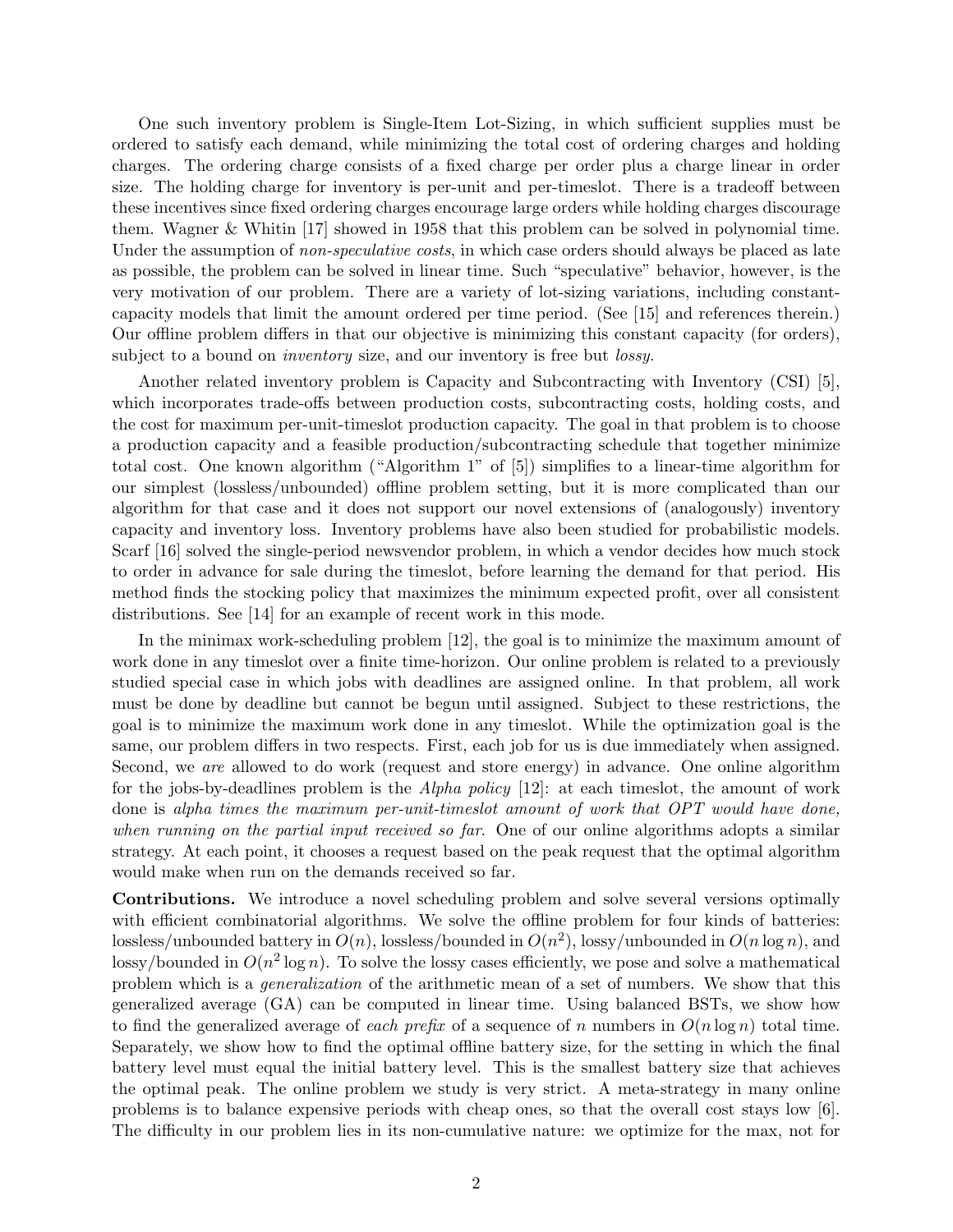the average. We show that several versions of the online problem have no non-trivial competitive algorithm (with ratio better than n). Given advanced knowledge of the peak demand  $D$ , however, we give  $H_n$ -competitive algorithms for lossless batteries (bounded and unbounded). Our fastest algorithm has  $O(1)$  per-slot running-time.  $H_n$  is the (optimal) competitive ratio for each.

**Examples:** Although there is no constant-ratio competitive algorithm for unbounded  $n$ , our intended application in fact presumes a fixed time-horizon. If the billing period is one month, and peak charges are computed as 30-minute averages, then for this setting  $H_n$  is approximately 7.84. If we assume that the battery can fully recharge at night, so that each day can be treated as a separate time period, then for a 12-hour daytime time-horizon  $H_n$  is to approximately 3.76.

### 2 Model and preliminaries

**Definition 2.1** The demand curve is the timeslot-indexed sequence of energy demands  $(d_1, ..., d_n)$ . The request curve is the timeslot-indexed sequence of energy requests  $r_i$ . Battery charge level  $b_i$ indicates the (non-negative) amount of energy present in the battery at the start of timeslot i. D is the maximum demand  $\max_i \{d_i\}$ , and R is the maximum request  $\max_i \{r_i\}$ .

The demand curve (combined with battery information) is the problem instance; the request curve is the problem solution. In the absence of battery loss and overflow/underflow, the battery level at timeslot i is simply  $b_i = b_{i-1} + r_{i-1} - d_{i-1}$ . It is forbidden for  $b_i$  to ever fall below 0. That is, the request  $r_i$  and the battery level  $b_i$  must sum to at least the demand  $d_i$  at each timeslot i.

In the energy application, battery capacity is measured in kWh, while instantaneous request is measured in kW. By discretizing we assume wlog that battery level, demand, and request values are all expressed in the same units. Peak charges are based linearly on the max request. We optimize for the peak charge, not for total energy usage. There are several independent optional extensions, leading to many problem variants. The battery can have maximum capacity B or be unbounded; with some batteries, there is an automatic percentage loss  $0 \leq \ell \leq 1$  in all charged energy, due to AC/DC conversion; the problem may be online, offline, or in between; we consider the setting in which the peak demand D is revealed in advance, perhaps predicted from historical information.

**Threshold algorithms:** For a particular snapshot  $(d_i, r_i, b_i)$ , demand  $d_i$  must be supplied through a combination of the request  $r_i$  and a change in battery  $b_i - b_{i-1}$ . This means that are only three possible modes for each timestep: request exactly the demand, request more than the demand and charge the difference, or request less than the demand and discharge the difference. Our online algorithms and (most of) our offline algorithms are threshold algorithms. Let  $T_1, T_2, ..., T_n$  be a sequence of values. Then the following algorithm uses these as request thresholds:

```
for each timeslot iif d_i < T_icharge min(B - b_i, T_i - d_i)else
discharge d_i-T_i
```
The algorithm amounts to the rule: at each timeslot i, request an amount as near to  $T_i$  as the battery constraints will allow. Our offline algorithms are constant threshold algorithms, with a fixed T; our online algorithms compute  $T_i$  dynamically for each timeslot i. We may assume wlog that requests are monotonically increasing, since there is no incentive even to request a lower value than the max so far, except when prevented by overflow.

**Definition 2.2** Let overflow be the situation in which  $T_i - d_i > B - b_i$ , i.e., there is not enough room in the battery for the amount we want to charge. Let underflow be the situation in which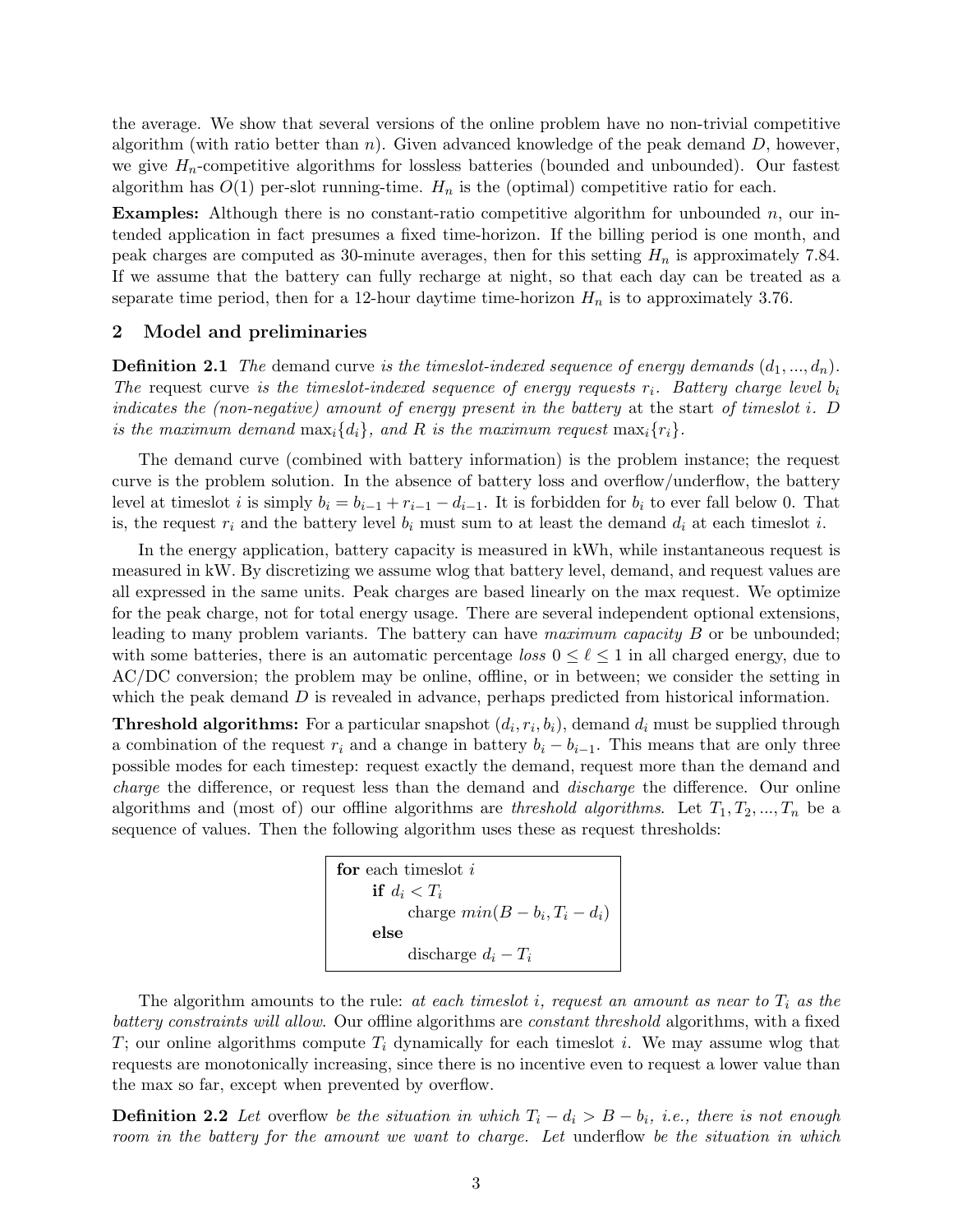$d_i - T_i > b_i$ , i.e., there is not enough energy in the battery for the amount we want to discharge. Call a threshold algorithm feasible if underflow never occurs (overflow merely wastes energy).

Remark: A constant-threshold algorithm is specified by a single number. In the online setting, predicting the exact optimal threshold from historical data suffices to solve the online algorithm optimally. A small overestimate of the threshold will merely raise the peak cost correspondingly higher. Unfortunately, however, examples can be constructed in which even a small *underestimate* eventually depletes the battery before peak demand and thus produce no cost-savings at all.

It is easy to solve the *offline* problem approximately, within additive error  $\epsilon$ , through binary search for the minimum feasible constant threshold value T. Simply search the range  $[0, D]$  for the largest value T for which the threshold algorithm exhibits no underflow, in total time  $O(n \log \frac{D}{\epsilon})$ . If the optimal peak reduction is  $R-T$ , then the algorithm's peak reduction will be at least  $R-T-\epsilon$ . It is straightforward to give a linear programming formulation of the offline problem; it can also be solved by generalized parametric max-flow [4]. Our interest, however, is in efficient combinatorial optimal algorithms. Indeed, our combinatorial offline algorithms are significantly faster than these general techniques and lead naturally to our competitive online algorithms. Online algorithms based on such general techniques would be intractable for fine-grain timeslots.

#### 2.1 Generalized average

In Section 3 we will solve the offline problem for lossless and lossy batteries, each with or without a capacity bound. The algorithms for lossy batteries will be the same as for lossless, except computations of average will be replaced with generalized average (GA).

**Definition 2.3** Given n real values  $(y_1, y_2, \ldots, y_n)$  and constants  $0 \le r \le 1$  and  $B \ge 0$ , let the **generalized average**  $GA(y_1, y_2, \ldots, y_n)$  be the value a satisfying  $U(a) = B + r \cdot L(a)$ , where:  $U(a) = \sum_{i=1}^{n} \max(y_i - a, 0)$  and  $L(a) = \sum_{i=1}^{n} \max(a - y_i, 0)$ . We call  $U(a)$  and  $L(a)$  a's  $L/U$ values or a's upper and lower. They correspond to the area above a and below y (upper) and the area below a and above y (lower). For any value x, let x's neighbors be the data points  $(y_i, y_j)$  such that  $y_i \leq x \leq y_j$  and for no other  $y_k$  do we have  $y_i \leq y_k \leq y_j$ . For convenience we allow  $-\infty$  to be the smaller neighbor if x is less than all  $y_i$ . When the values being averaged are clear from the context, we will let  $GA[i, j]$  refer to  $GA(y_i, ..., y_j)$ . Let the rank of  $y_i$  be  $r(y_i) = |\{y_j : y_j < y_i\}|$  and the reverse rank of  $y_i$  be  $r'(y_i) = |\{y_j : y_j > y_i\}|$ .

Note that a need not be one of the  $y_i$  values. When  $r = 1$  and  $B = 0$ , the generalized average is simply the mean of the values  $y_i$ ; when  $r = 0$  and  $B = 0$ , the generalized average is the maximum. We now prove two short lemmas helpful in computing GA.

**Lemma 2.1** Let  $y^j$  be a node of rank j. If the U (respectively L) value of  $y^j$  is known, then the U (respectively L) value of  $y^{i+1}$  and  $y^{i-1}$  can be found in constant time.

Proof: By viewing the sequence as carving out rectangles of area under a step function, we recognize the following identities:  $L(y^{i+1}) = L(y^i) + i(y^{i+1} - y^i)$ ,  $U(y^{i-1}) = U(y^i) + (y^i - y^{i-1})(n - i + 1)$ .  $\Box$ 

**Lemma 2.2** Let  $r(y_i) = (U(y_i) - B)/L(y_i)$ . Let  $y_j$  be of rank j. Assume the neighbors of the GA a are  $(y_i, y_j)$  and that ranks  $r(y_i)$  and  $r(y_j)$  are known. Then a can be solved for in constant time.

**Proof:** Since u and a are piecewise linear with breakpoints  $y_i$ , they are linear in the interval  $[y_i, y_j]$ . For abbreviation, let  $x_0 = y_i$ , and  $x_1 = y_j$ . Then let  $L'(x)$  and  $U(x)$  be the lines defined by pairs of points the  $\{(x_0, r \cdot L(x_0) + B), (x_1, r \cdot L(x_1) + B)\}\$  and  $\{(x_0, U(x_0)), (x_1, U(x_1))\}\$ , with slopes  $m_L =$  $L'(x_1) - L'(x_0)$  $\frac{x_1 - L'(x_0)}{x_1 - x_0} = rj$  and  $m_U = \frac{U(x_1) - U(x_0)}{x_1 - x_0}$  $x_1 - U(x_0) = -(n-j)$ , respectively, i.e.,  $L'(x) = m_L \cdot (x-x_0) + L'(x_0)$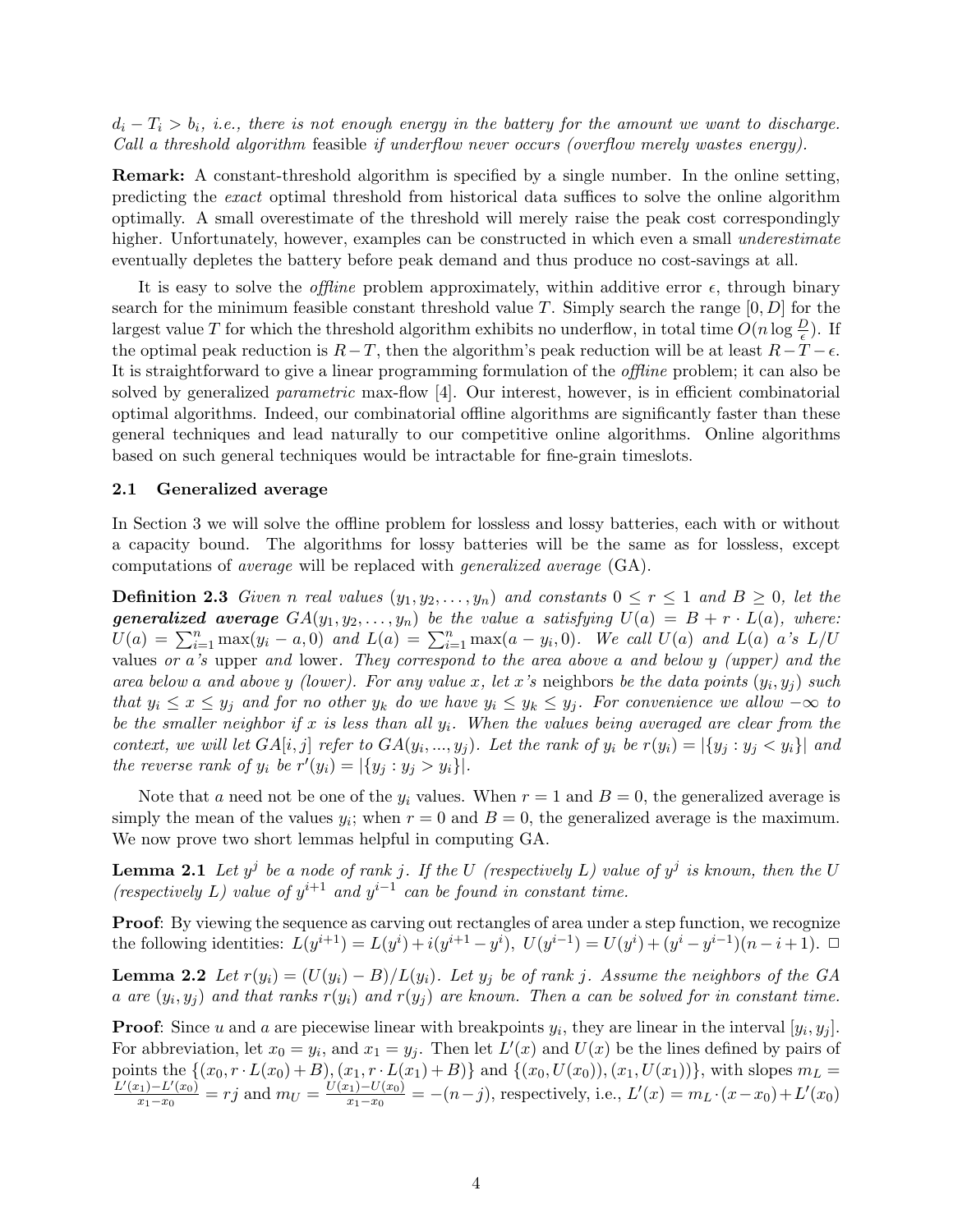and  $U(x) = m_U \cdot (x - x_0) + U(x_0)$ . These two lines meet at the point:  $a = \frac{U(x_0) - L'(x_0)}{m_I - m_U}$  $\frac{x_0 - L'(x_0)}{m_L - m_U} + x_0$ .  $\Box$ 

Computing a GA in  $O(n \log n)$  is not difficult. First sort the values  $y_i$ . Next, compute  $L(y_1) = 0$ , since  $y_1$  is the smallest  $y_i$ . For each subsequent i up to n,  $L(y_i)$  can be computed in constant time (Lemma 2.1). Similarly, compute each  $U(y_i)$ , starting with  $U(y_n)$ . Once all the  $U/Ls$  are computed, a's neighbors  $(y_i, y_{i+1})$  can be found by inspection, and then a can be computed (Lemma 2.2). Unlike the ordinary arithmetic mean, however, computing a GA in  $O(n)$  requires more effort.

Our recursive algorithm invokes the well-known linear-time deterministic Selection Algorithm [7], at two levels. The bulk of the algorithm finds a's neighbors. Given these data points (and their upper and lower values), we can solve (Lemma 2.2) for the correct value  $a$  in constant time. (The cases when the solution  $a$  is among the data points, and when  $a$  is less than all the points can be checked as special cases.) The algorithm for finding the neighboring data points to  $a$  takes the set of points  $y_i$  as input. Let  $0 \le r < 1$  and B be the parameters to the GA.

At a high level, the algorithm performs the Selection Algorithm on the set of data points. In each recursive call, it choose a pivot, performs the pivoting operation, and then recurses to one side or the other. The direction of recursion is based on the relationship of  $U(p)$  relative to  $r \cdot L(p) + B$ , i.e., whether the GA is above or below  $p$ . Internally, the pivot is chosen by running the Selection Algorithm itself on the set of data points. The correct computation of  $p$ 's  $U/L$  values is subtle and uses the passed-in areas and numbers of nodes from previous recursive calls. The first parameter to the algorithm is the set of values to be averaged; all other parameters to the first (non-recursive) call are set to 0. In recursive calls,  $S_U$  is the indices of the points known to be above the GA, and  $S_L$  the indices of the points known to be below.  $X_U$  is the area contributed by  $S_U$ , i.e.,  $\sum_{i \in S_U} (y_i - \max\{A\})$  and  $W_U$  is the upper width, i.e.,  $|S_U|$ .  $X_L$  and  $W_L$  are defined similarly.

$$
GenAVGNBRS(A[], X_U, X_L, W_U, W_L):\nif length(A) == 2\nreturn A;\nelse p = Select-Median(A); (a)\n(AL, AU) = Pivot(A,p); (b)\nUp = Upper(A,p); Lp = Lower(A,p); (c)\nU = Up + XU + WU · (max(A) - p); L = Lp + XL + WL · (p - min(A));\nif U < r · L + B\nreturn GenAvgNbrs(AU ∪ p, L, XU, WL + |AL|, WU);\nelse if U > r · L + B\nreturn GenAvgNbrs(AL ∪ p, XL, U, WL, WU + |AU|);\nelse\nreturn p;
$$

**Theorem 2.3**  $GA(y_1, ..., y_n)$  can be computed in  $O(n)$  time.

**Proof:** With  $|A| = n$ , lines a,b,c each take time  $O(n)$  since *Select-Median* uses the Selection Algorithm, Pivot is the usual Quicksort pivoting algorithm, and Upper and Lower are computed directly. (Min and max can be passed in separately, but we omit them for simplicity.) The function makes one recursive call, whose input size is by construction half the original input size. Hence the total running time is  $O(n)$ .

The bulk of the work done by our algorithms for lossy batteries is to compute the GA for a series of ranges  $[i, j]$ , as i stays fixed (as e.g. 1) and j increases iteratively (e.g. from 1 to n). It is straightforward to do this is in  $O(n^2)$  time, by maintaining a sorted sublist of the previous elements, inserting each new  $y_j$  and computing the new GA in linear time. Unlike ordinary averages,  $GA[i, j]$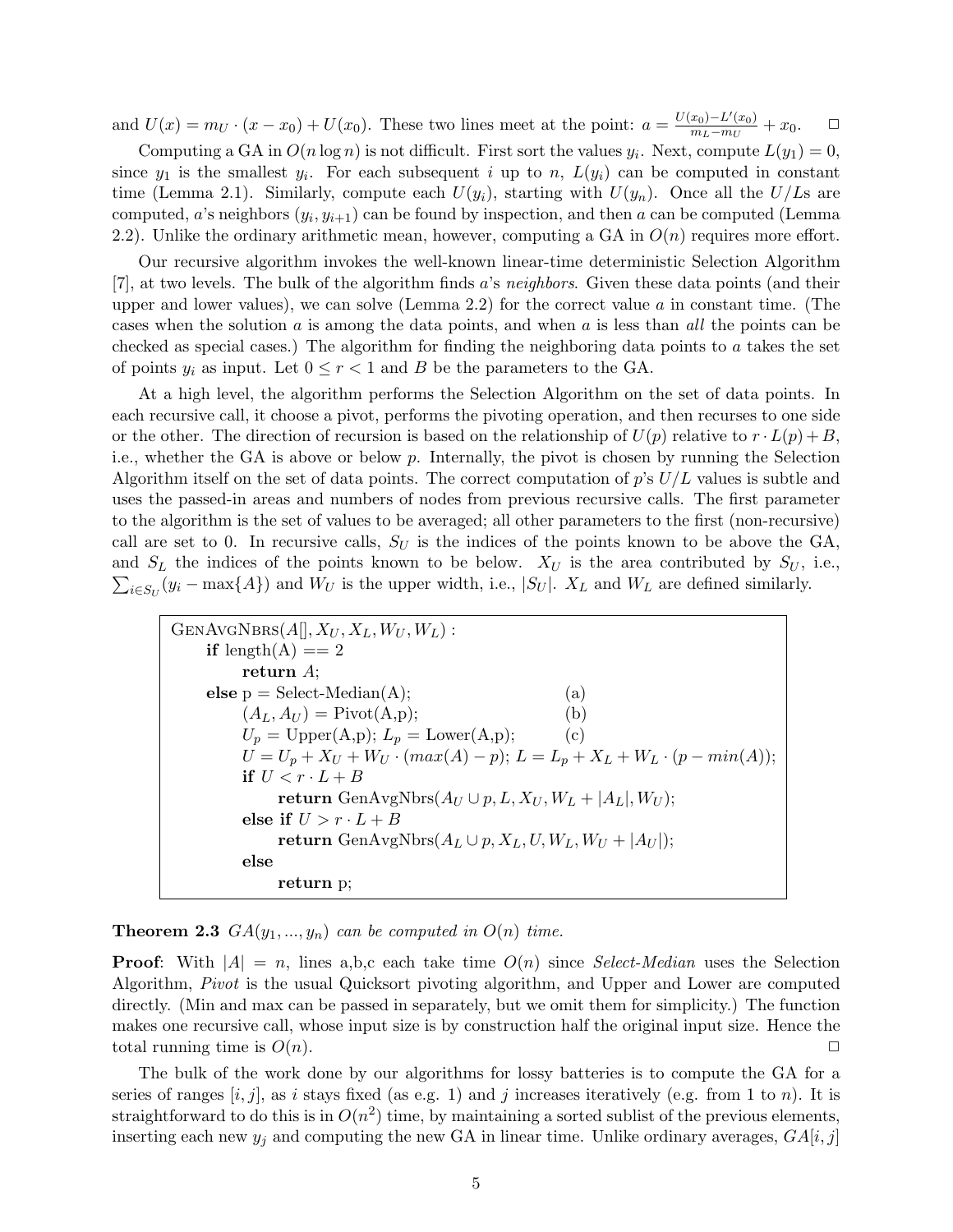and the value  $y_{j+1}$  do not together determine  $GA[i, j+1]$ .<sup>1</sup> (The GA could also be computed separately for each region  $[1, j]$ .) This yields offline algorithms for the lossy unbounded and bounded settings, with running times  $O(n^2)$  and  $O(n^3)$ . Through careful use of data structures, we obtain faster algorithms, with running times  $O(n \log n)$  and  $O(n^2 \log n)$ , respectively.

**Theorem 2.4** The values  $GA[1, j]$ , as j ranges from 1 to n can be computed in  $O(n \log n)$  total.

**Proof:** (sketch) A balanced BST is used to store previous work so that going from  $GA[i, j]$  to  $GA[i, j + 1]$  is done in  $O(\log n)$ . Each tree node stores a  $y_i$  value plus other data (it's L/U, rank, etc.) used by GENAVGNBRS to run in  $O(\log n)$ . Each time a new data point  $y_i$  is inserted into the tree, its data must be computed (and the tree must be rebalanced). Unfortunately, each insertion partly corrupts all other nodes' data. Using a lazy evaluation strategy, we initially update only  $O(\log n)$  values. After the insert, GENAVGNBRS is run on the tree's current set of data points, in  $O(\log n)$  time, relying only the nodes' data guaranteed to be correct. Running on the BST, GenAvgNbrs's subroutines (Select-Median, Pivot, and selection of the subset to recurse on) now complete in  $O(\log n)$ , for a total of  $O(n \log n)$ . See Appendix A for full proof.

create an empty BST 
$$
T
$$
  
\n**for**  $j = 1$  to *n*  
\ninsert  $d_i$  into  $T$   
\nupdate  $T$  as needed  
\ncompute the generalized density of  $[1, j]$   
\n**end**

Figure 1: GenAvgs-BST algorithm

# 3 Offline problem

In this section we find optimal algorithms for the four offline settings. For unbounded battery, we assume the battery starts empty; for bounded battery, we assume the battery starts with amount B. For both, we leave the final battery level unspecified. It can be shown that these assumptions are made without loss of generality. Because of its relationship to the offline algorithms, the same holds regarding initial values for the online algorithms (see Appendix B). A related problem is finding the optimal battery size for a given demand curve  $d_i$ , given that the battery starts and must end with a certain amount  $b$  ( $b$  can be seen as an amount *borrowed and repayed*.) The optimal peak request possible will be  $\frac{1}{n}\sum_{i=1}^{n}d_{i} = m$ , and goal is to find the smallest b that achieves peak m. This can be solved with no added complexity above the offline algorithms themselves (see Appendix B). The threshold functions (see Defs. 3.1, 3.2) for the four offline settings are shown in Table 1.

| Alg. | lossy |     | bounded threshold $T_i$ | run-time        |
|------|-------|-----|-------------------------|-----------------|
| 1.a  | no    | no  | mpd(n)                  | O(n)            |
| 1.b  | no    | yes | md(n)                   | $O(n^2)$        |
| 1.c  | yes   | no  | mgpd(n)                 | $O(n \log n)$   |
| 1.d  | yes   | yes | mgd(n)                  | $O(n^2 \log n)$ |

Table 1: Threshold functions used for offline algorithm settings.

### 3.1 Lossless batteries

One natural idea for solving the unbounded case is to take each high value in the demand curve and push it back, as flatly as possible, so that the needed energy amount is accumulated in time for the

<sup>1</sup>When  $B = 10/\ell = .5$ ,  $GA(5, 10, 15) = GA(3, 21, 3) = 7$ , but  $GA(5, 10, 15, 20) = 10.83 \neq GA(3, 21, 3, 20) = 11.33$ .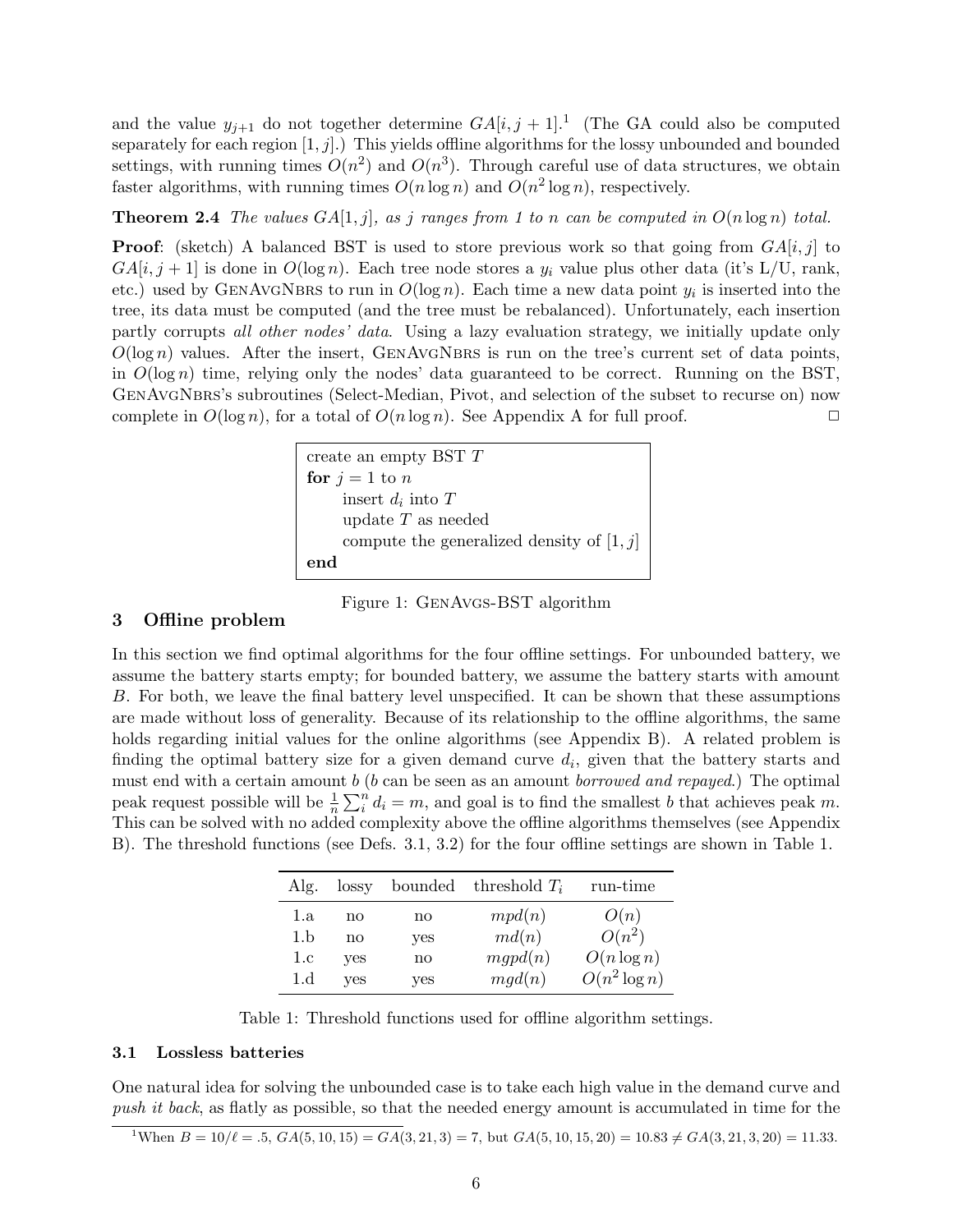request. This is easy to do in quadratic time, and will result in a request curve that is a decreasing step function. If we know the best possible peak request  $R_{opt}$ , then it is easy solve this problem in linear time by running the stack-based "Algorithm 1" (for CSI with constant capacity) from [5], with  $R_{opt}$  as the production capacity parameter.  $R_{opt}$  can be found in linear time, however, which immediately yields a simple linear-time threshold algorithm (see Section 2).

**Definition 3.1** Let  $pd(j) = \frac{1}{j} \sum_{t=i}^{j} d_t$  be the density of the prefix region  $[1, j]$ , and let  $mpd(n) = max_{1 \leq j \leq n} pd(j)$  be the maximum density among of the prefix regions up to n. Let  $density(i, j) = \frac{-B + \sum_{i=1}^{j} d_t}{j-i+1}$  and  $md(n) = max_{1 \leq i \leq j \leq n} density(i, j)$ .

Bounding capacity changes the character of the offline problem. It suffices, however, to find the peak request made by the optimal algorithm,  $R_{opt}$ . It is clear that  $R_{opt} \geq D - B$ , since the ideal case is that a width-one peak is reduced by size B. Of course, the peak region might be wider.

**Theorem 3.1** In the offline/lossless setting, Algorithm 1.a (threshold  $T_i = mpd(n)$ , for unbounded battery) and Algorithm 1.b (threshold  $T_i = md(n)$ , for bounded battery) are optimal, feasible, and run in times  $O(n)$  and  $O(n^2)$ , respectively.

**Proof:** Let the battery be unbounded. For any region  $[1, j]$ , the best we can hope for is that all demands  $d_1, ..., d_j$  can be spread evenly over the first j timeslots. Therefore the optimal threshold cannot be lower than  $pd(j)$ . For feasibility, it suffices to show that after each time j, the battery level is non-negative. But by time  $j$ , the total output from the system will be exactly the total input:  $\sum_{t=1}^{j} d_j$ . For complexity, just note that  $pd(j + 1) = \frac{j \cdot pd(j) + d_{j+1}}{j+1}$ .

Now let the battery be bounded. Although for this setting there are simpler proofs, optimality and feasibility will be corollaries of the corresponding results for the unbounded case. The densest region can be found in  $O(n^2)$ , using our previous results for timeslots [1, t] to find a densest subsequence in timeslots  $[1, t+1]$  This is because the densest region in within  $[1, t+1]$  will either include timeslot  $t + 1$  or not:  $T_{n+1} = max(T_n, max_{i \leq n+1} \{density(i, n+1)\}).$ 

### 3.2 Lossy batteries

**Definition 3.2** Let  $gd(i, j)$  be the generalized average of the demands over region [i, j] and  $gd(n)$  =  $gd(1, n)$ . Let  $mgd(1, n) = \max_{1 \leq i \leq j \leq n} gd(i, j)$  and  $mgpd(n) = \max_{j=1}^{n} gpd(j)$ .

**Theorem 3.2** For the offline/lossy setting, Algorithm 1.c  $T_i = mgp(d_n)$ , for unbounded battery) and Algorithm 1.d  $(T_i = mgd(n))$ , for unbounded battery) are optimal, feasible, and run in times  $O(n \log n)$  and  $O(n^2 \log n)$ , respectively.

**Proof:** Let the battery be unbounded. Within any region  $[1, j]$ , the battery may be able to lower the local peak by sometimes charging and sometimes discharging. With battery loss percentage  $\ell$ , the total discharged from the battery can be at most  $(1 - \ell)$  times the total charged. The optimal threshold over this region cannot be less than  $GA(d_1, ..., d_i)$  with  $r = 1 - \ell$  and  $B = 0$ .

The threshold is  $T_{opt} = mgp d(n)$ . It suffices to show that the battery will be nonnegative after each time j. But after time j, the total charged in region  $[1, j]$  is exactly  $U(T) = \sum_{t=1}^{j} \max(T - d_t, 0)$ and the total discharged will be  $L(T) = \sum_{t=1}^{j} \max(d_t - T, 0)$ . The amount of energy available for discharge over the entire period is  $r \cdot L(T)$ . Overflow at time j means  $U(T) > r \cdot L(T)$ , but this contradicts the definition of T. The running time is simply the time to compute each  $GA[1, j]$ iteratively, using Algorithm 2.1.

Now let the battery be bounded. Within any region  $[i, j]$ , the battery may help us in two ways. First, the battery may be able to lower the local peak by sometimes charging and sometimes discharging. Second, the battery in the best case would start with charge  $B$  at timestep i. With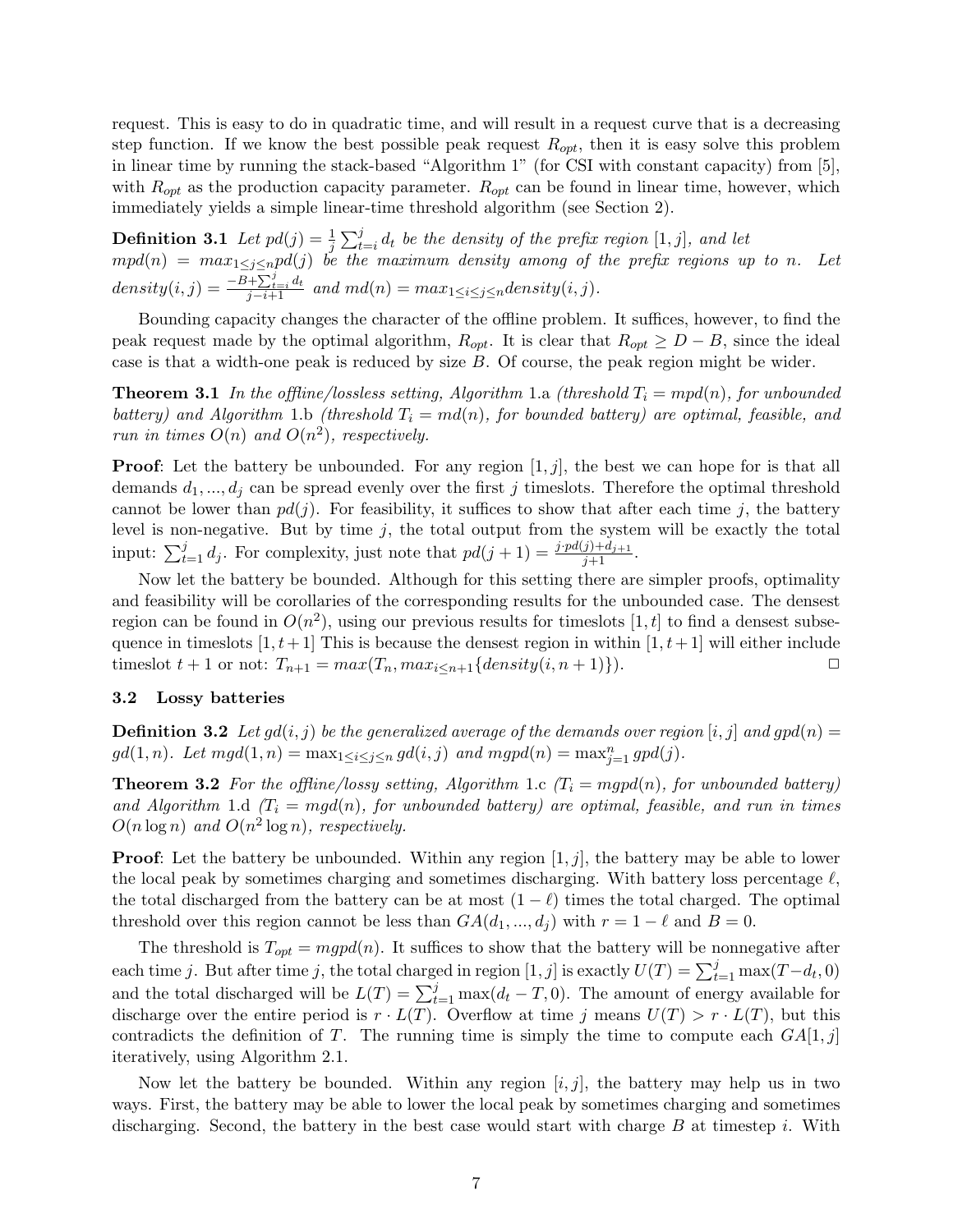battery loss percentage l, the total amount discharged from the battery over this period can be at most B plus  $(1-\ell)$  times the total amount charged. The optimal threshold over this region cannot be less than  $GA(d_i, ..., d_j)$  with  $r = 1 - \ell$  and  $B = B$ .

The threshold used is  $T = mgd(1, n)$ . It suffices to show that the battery will be nonnegative after each time j. Suppose j is the first time underflow occurs. Let  $i-1$  be the last timestep prior j with a full battery (or 0 if this has never occurred). Then there is no underflow or overflow in  $[i, j)$ , so the total charged in region  $[i, j]$  is exactly  $U(T) = \sum_{t=i}^{j} \max(T - d_t, 0)$  and the total discharged will be  $L(T) = \sum_{t=i}^{j} \max(d_t - T, 0)$ . The amount of energy available for discharge over the entire period is  $B + r \cdot L(T)$ . Overflow at time j means  $U(T) > B + r \cdot L(T)$ , but this contradicts the definition of T. To compute the thresholds, compute  $GA[i, j]$  iteratively for each value i, using Algorithm 2.1. Each call takes  $O(n \log n)$ .

## 4 Online problem

We consider two natural choices of objective function for the online problem. One option is to compare the peak requests, so that if  $ALG$  is the peak request of the online algorithm and  $OPT$  is that of the optimal offline algorithm, then a c-competitive algorithm for  $c \geq 1$  must satisfy  $c \geq \frac{ALG}{OPT}$  $\overline{OPT}$ for every demand sequence. Although this may be the most natural candidate, it is uninteresting for many settings. If the peak demand is a factor  $k$  larger than the battery capacity, for example, then the trivial online algorithm that does not use the battery would be  $(1+1/(k-1))$ -competitive. Without the assumption that  $B$  is small compared to  $D$ , however, no competitive ratio better than n is possible, even if D is revealed in advance. For suppose that  $B = D$  and the demand curve is  $(B, 0, ..., 0, ?)$ , where the last demand is either B or 0. ALG must discharge B at time 1, since  $OPT = 0$  when  $d_n = 0$ . Thus ALG's battery is empty at time 2. If ALG requests nothing between times 2 and  $n-1$  and  $d_n = B$ , we have  $OPT = B/n$  and  $ALG = n$ ; if ALG requests some  $a > 0$ during any of those timeslots and  $d_n = 0$ , we have  $OPT = 0$  and  $ALG = a$ .

Instead, we compare the *peak shaving amount*, i.e.,  $D - R$ . For a given input, let OPT be peak savings of the optimal algorithm, and let ALG be the peak savings of the online algorithm. Then an online algorithm is c-competitive for  $c \geq 1$  if  $c \geq \frac{OPT}{ALG}$  for every problem instance. For this setting, we obtain the online algorithms described below.

Definition 4.1 Let  $T_i^{opt}$  $\mathcal{E}_i^{opt}$  be the  $T_i$  used by the appropriate optimal algorithm. At time i during the online computation, let  $s_i$  be one greater than the timeslot of the most recent overflow prior to timeslot i, or to 1 if no overflow has yet occurred.

| Alg. |    | lossy bounded | threshold $T_i$                                            | per-slot time |
|------|----|---------------|------------------------------------------------------------|---------------|
| 2.a  | no | both          | $-\frac{D-T_i^{opt}}{H_n}$<br>$\frac{D-density(s_i,i)}{D}$ | O(n)          |
| 2.h  | no | both          | $\frac{b}{H_{n-s_{i+1}}}$                                  | 2(1)          |

Table 2: Threshold functions used for online algorithms.

## 4.1 Lower bounds

It can be shown (under light assumptions) that the competitiveness of our algorithms holds for initial battery levels other than the base cases, by slightly modifying the proof of Theorem 4.5 below, and by invoking the appropriately modified offline algorithm or density calculation (see Appendix B). For lower-bound arguments, therefore, we assume particular initial charges wlog.

**Proposition 4.1** With peak demand  $D$  unknown and finite time horizon  $n$ , there is no online algorithm 1) with constant competitive ratio for unbounded battery or 2) with competitive ratio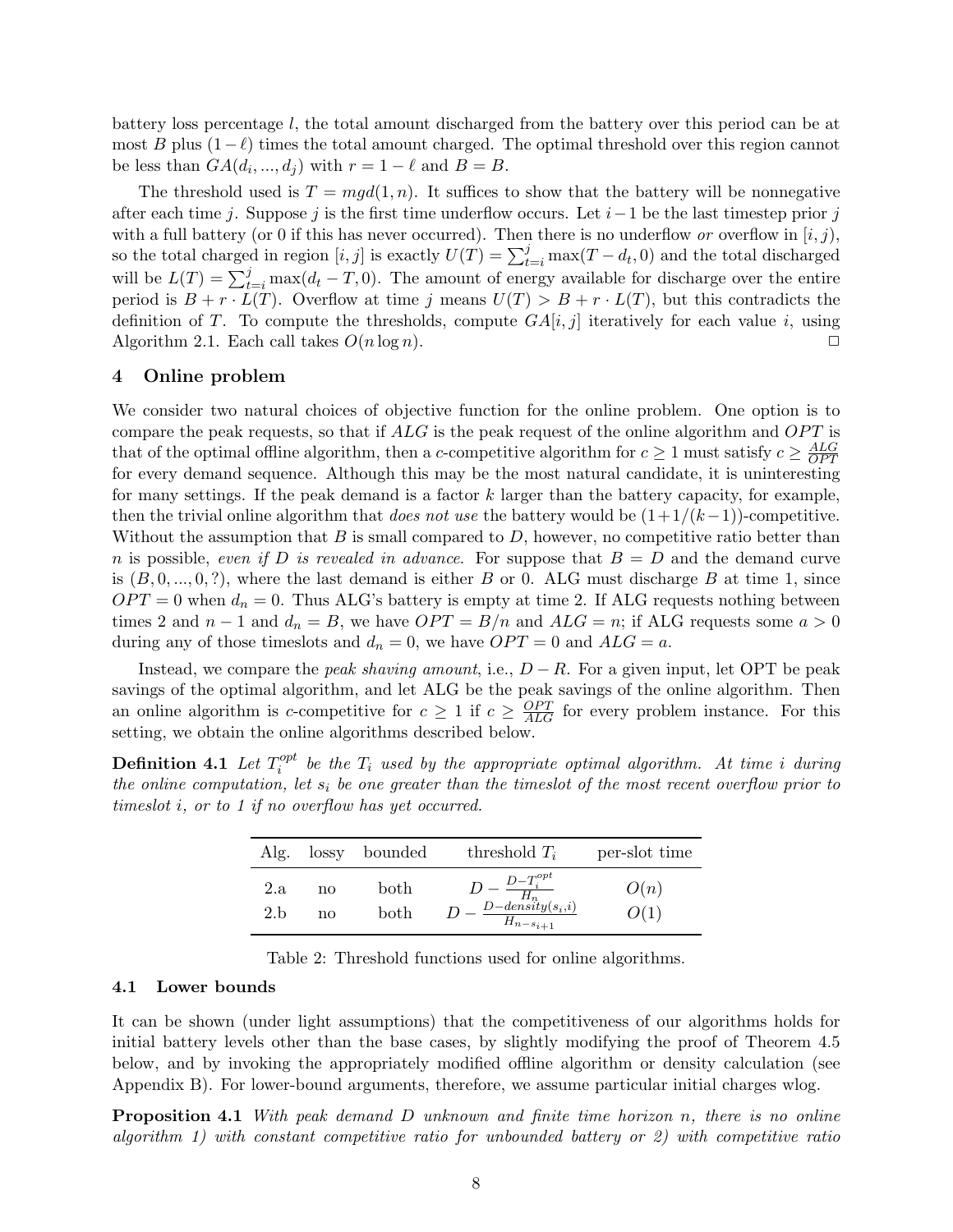better than n for bounded battery (even with  $n = 2$ ).

**Proof:** For part 1), assume  $b_0 = 0$ , and suppose  $d_1 = 0$ . Then if ALG requests  $r_1 = 0$  and we have  $d_2 = D$ , then  $OPT = D/2$  and  $ALG = 0$ ; if ALG requests  $r_1 = a$  and we have  $d_2 = a$ , then  $OPT = a/2$  and  $ALG = 0$ . For part 2), let  $b_0 = B$ , and assume ALG is c-competitive. Consider the demand curve  $(B, 0, 0, \ldots, 0)$ . Then OPT clearly discharges B at time 1 (decreasing the peak by B). For ALG to be c-competitive, it must discharge at least  $\frac{B}{c}$  in the first slot. Now consider curve  $(B, 2B, 0, 0, \ldots, 0)$ . At time 2, OPT discharges B, decreasing the peak by B. At time 2, ALG must discharge at least  $\frac{B}{c}$ . (At time 1, ALG already had to discharge  $\frac{B}{c}$ .) Similarly, at time i for  $(B, 2B, 3B, ..., iB, ..., 0, ..., 0)$ , ALG must discharge  $\frac{B}{c}$ . Total discharging by ALG is then at least:  $\sum_{i=1}^n \frac{B}{c} = \frac{nB}{c}$  $\frac{dB}{c}$ . Since we must have  $\frac{B}{c}n \leq B$ , it follows that  $c \geq n$ .

**Remark:** The trivial algorithm that discharges amount  $B/n$  at each of the n timesteps and never *charges* is *n*-competitive (since  $OPT \leq B$ ) and so matches the lower bound.

**Proposition 4.2** With peak demand  $D$  known in advance and finite time horizon  $n$ , no online algorithm can have competitive ratio better than  $H_n$ , with battery either 1) bounded or 2) unbounded.

**Proof:** For part 1), suppose ALG is c-competitive. Consider the curve  $(D, 0, 0, \ldots, 0)$ , with  $D > B$ . Then OPT clearly discharges B at time 1 (decreasing the peak by  $B$ ). For ALG to be c-competitive, it must discharge at least  $\frac{B}{c}$ . Now consider curve  $(D, D, 0, 0, \ldots, 0)$ . At times 1 and 2, OPT discharges  $\frac{B}{2}$ , decreasing the peak by  $\frac{B}{2}$ . At time 2, ALG will have to discharge at least  $\frac{B/2}{c} = \frac{B}{2c}$  $\frac{B}{2c}$ . Similarly, at time i for  $(D, D, D, ..., i\overline{D}, ..., 0, 0, ..., 0)$ , ALG must discharge  $\frac{B}{ic}$ . Total discharging by ALG is then at least:  $\Sigma_{i=1}^n \frac{B}{ic} = \frac{B}{cH}$  $\frac{B}{cH_n}$ . Since we must have  $\frac{B}{c}Hn \leq B$ , it follows that  $c \geq H_n$ . For part 2), assume  $b_0 > 0$ . Then we can apply the proof of part 1), plugging in  $b_0$  for B. Although the battery is unbounded, ALG is forced never to discharge, and so we obtain the same result.  $\Box$ 

# 4.2 Bounded/lossless battery

Our first algorithm bases its threshold at time  $i$  on a computation of the optimal offline threshold  $T_i^{opt}$ <sup>opt</sup> for the demands  $d_1, ..., d_i$ .

**Theorem 4.3** Algorithm 2.a is  $H_n$ -competitive, if it is feasible, and is  $O(n)$  per timeslot.

**Proof:** Since  $T_i^{opt}$ <sup>opt</sup> is the lowest possible threshold up to time  $i$ ,  $D-T_i^{opt}$  $i^{opt}$  is the highest possible peak savings as of time i. Since the algorithm always saves a  $1/H_n$  fraction of this, it is  $H_n$ -competitive by construction. Recall from the proof for offline setting b) that the optimal offline thresholds  $T_i^{opt}$ i for each prefix  $[1, i]$  can be computed in  $O(n^2)$ . Thus a is linear per-slot.

Next we consider a faster algorithm which is less intuitive but still  $H_n$ -competitive.

**Corollary 4.4** Algorithm 2.b is  $H_n$ -competitive, if it is feasible, and is  $O(1)$  per timeslot.

**Proof:** For competitiveness, simply notice that  $\frac{D - density(s_i, i)}{H_{n-s_i+1}} \geq \frac{D - T_i^{opt}}{H_n}$ . For complexity, recall that offline algorithm a takes  $O(n)$ . The work to compute  $density(s_i, i)$  is the same, except that whenever overflow occurs we start over, rather than extending the previous  $density(s_{i-1}, i-1)$ .  $\Box$ 

Theorem 4.5 Algorithm 2.a is feasible.

**Proof:** Assume for contradiction that underflow occurs. Let t be the first time it does, and let the last overflow before t the underflow occur at timeslot  $s - 1$ . We now show that it is impossible for the battery to underflow in time range  $[s, t]$ . Since any underflow that occurs can be extended to the end of sequence by replacing  $d_t, d_{t+1}, ..., d_n$  with  $D, D, ..., D$  and since  $T_i \geq$  $D-\frac{1}{H}$  $\frac{1}{H_n}(D-(\sum_{k=s}^id_k-B)/(i-s+1))$  in both algorithms, we can assume wlog that  $s=1$  and  $t=n$ . We now show that it is impossible for the battery to fall below 0 at time  $t$ , by upperbounding the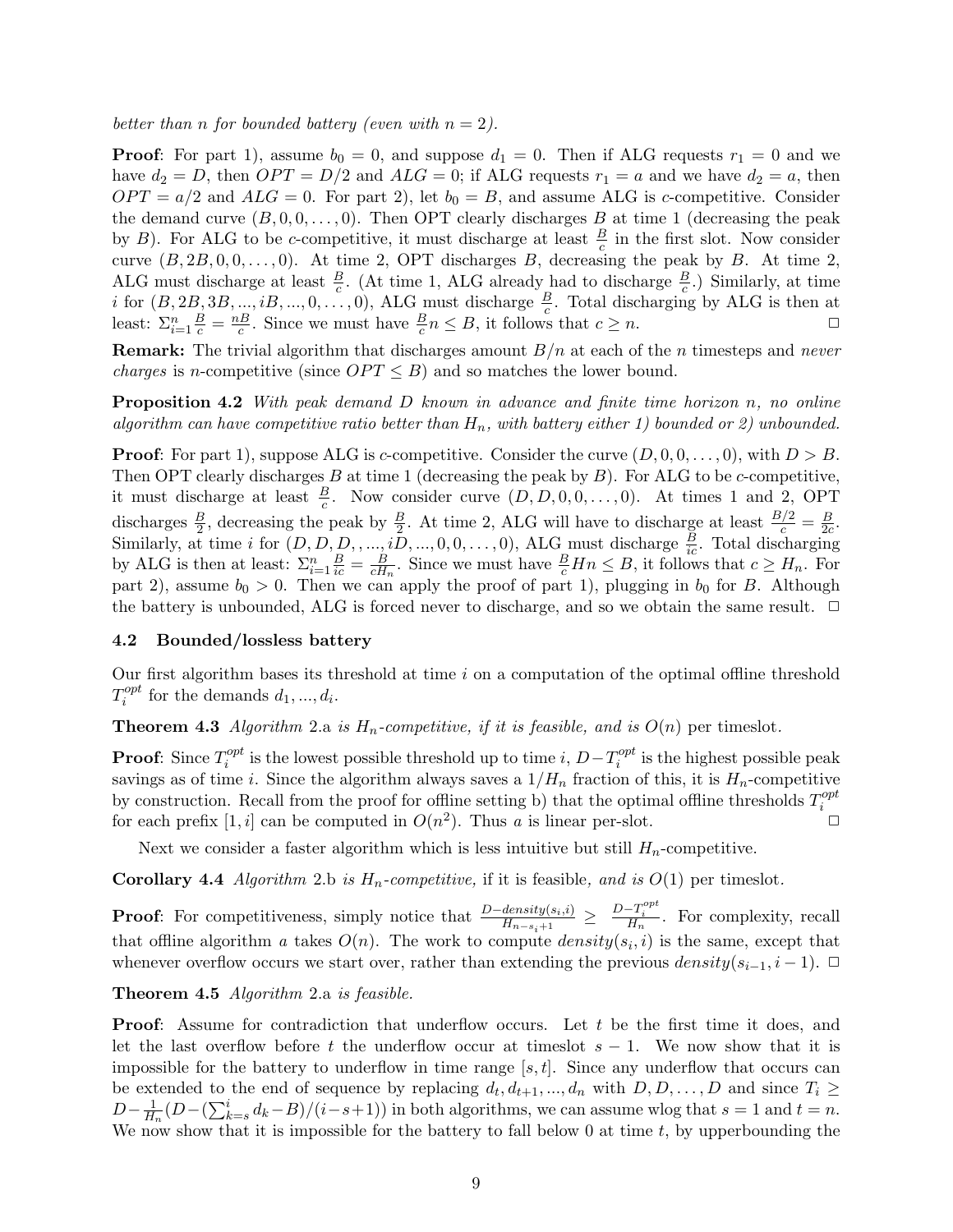net discharge over this region. Let  $\Delta b_i = b_i - b_{i+1} = d_i - T_i$  be the amount the battery discharges at step *i*. ( $\Delta b_i$  will be negative when the battery charges.) We will show that  $\sum_{1 \leq i \leq n} \Delta b_i \leq B$ . Expanding the definition of our algorithm's threshold, we have:

$$
\Delta b_i = d_i - T_i = d_i - \frac{1}{H_n}(D - density(1, i)) = d_i - \left(D - \frac{1}{H_n}\left(D - \frac{1}{i}\left(\sum_{k=1}^i d_k - B\right)\right)\right) \tag{1}
$$

By summing Eq. 1 for each  $i$ , we obtain:

$$
\sum_{i=1}^{n} \Delta b_i \le \sum_{i=1}^{n} \left( d_i - \left( D - \frac{D - (\sum_{k=1}^{i} d_k - B)/i}{H_n} \right) \right) \tag{2}
$$

It now suffices to prove that the RHS of Eq. 2 is at most B. After some algebra, we can rewrite the desired inequality the following two ways:

$$
\sum_{i=1}^{n} \left( d_i - \left( D - \frac{D - \sum_{k=1}^{i} d_k / i}{H_n} \right) \right) \le 0 \Longleftrightarrow \sum_{i=1}^{n} H_n d_i - \sum_{i=1}^{n} \sum_{k=1}^{i} \frac{d_k}{i} \le n(H_n - 1)D \tag{3}
$$

Because of the following derivation:

$$
\sum_{i=1}^{n} \sum_{k=1}^{i} \frac{d_k}{i} = \sum_{i=1}^{n} \frac{1}{i} \left( \sum_{k=1}^{n} d_k - \sum_{k=i+1}^{n} d_k \right) = \sum_{i=1}^{n} \sum_{k=1}^{n} \frac{d_k}{i} - \sum_{i=1}^{n} \sum_{k=i+1}^{n} \frac{d_k}{i}
$$

$$
= \sum_{k=1}^{n} \sum_{i=1}^{n} \frac{d_k}{i} - \sum_{k=1}^{n} \sum_{i=1}^{n} \frac{d_k}{i} = \sum_{k=1}^{n} H_n d_k - \sum_{k=1}^{n} H_{k-1} d_k
$$

we can rewrite Eq. 3.b as:  $\sum_{i=1}^{n} H_{i-1}d_i \le n(H_n-1)D$ . Since  $d_i \le D$ , it suffices to show that  $\sum_{i=1}^{n} H_{i-1} \leq n(H_n - 1)$ . In fact, this holds with equality (see [10], Eq. (2.36)).

Replacing the threshold for algorithm  $a$  with that of  $b$  in Eq. 1, we also obtain:

Corollary 4.6 Algorithm 2.b is feasible.

#### 4.3 Unbounded/lossless battery

Both online algorithms also work for the unbounded battery setting. The algorithms are feasible in this setting since  $density(1, i) \geq T_i^{opt}$  $s_i^{opt}$  still holds, where  $T_i^{opt}$  $i^{opt}$  is now the optimal threshold for the unbounded battery setting. (Recall that offline algorithm a can "greedily" run in linear total time.) The algorithm is  $H_n$ -competitive by construction, as before.

Corollary 4.7 Algorithms 2.a and 2.b are feasible in the unbounded battery setting.

**Proof:** The proof is similar to that of Theorem 4.5, except that  $b_0$  (which may be 0) is plugged in for  $B$ , and overflow is no longer a concern.  $\square$ 

#### 5 Conclusion

In this paper, we formulated a novel peak-shaving problem, gave efficient optimal offline algorithms and optimally competitive online algorithms. In work in progress, we are testing our online algorithms on actual client data from Gaia [1]. There are several interesting extensions to the theoretical problem and open questions that we plan to address, such as adapting the online algorithm to lossy batteries. We note that in that setting, the online algorithm corresponding to Algorithm  $2.b$  would benefit from the efficient generalized average computation of Section 2.1 and run in only  $O(\log n)$ per times lot rather than  $O(n)$ .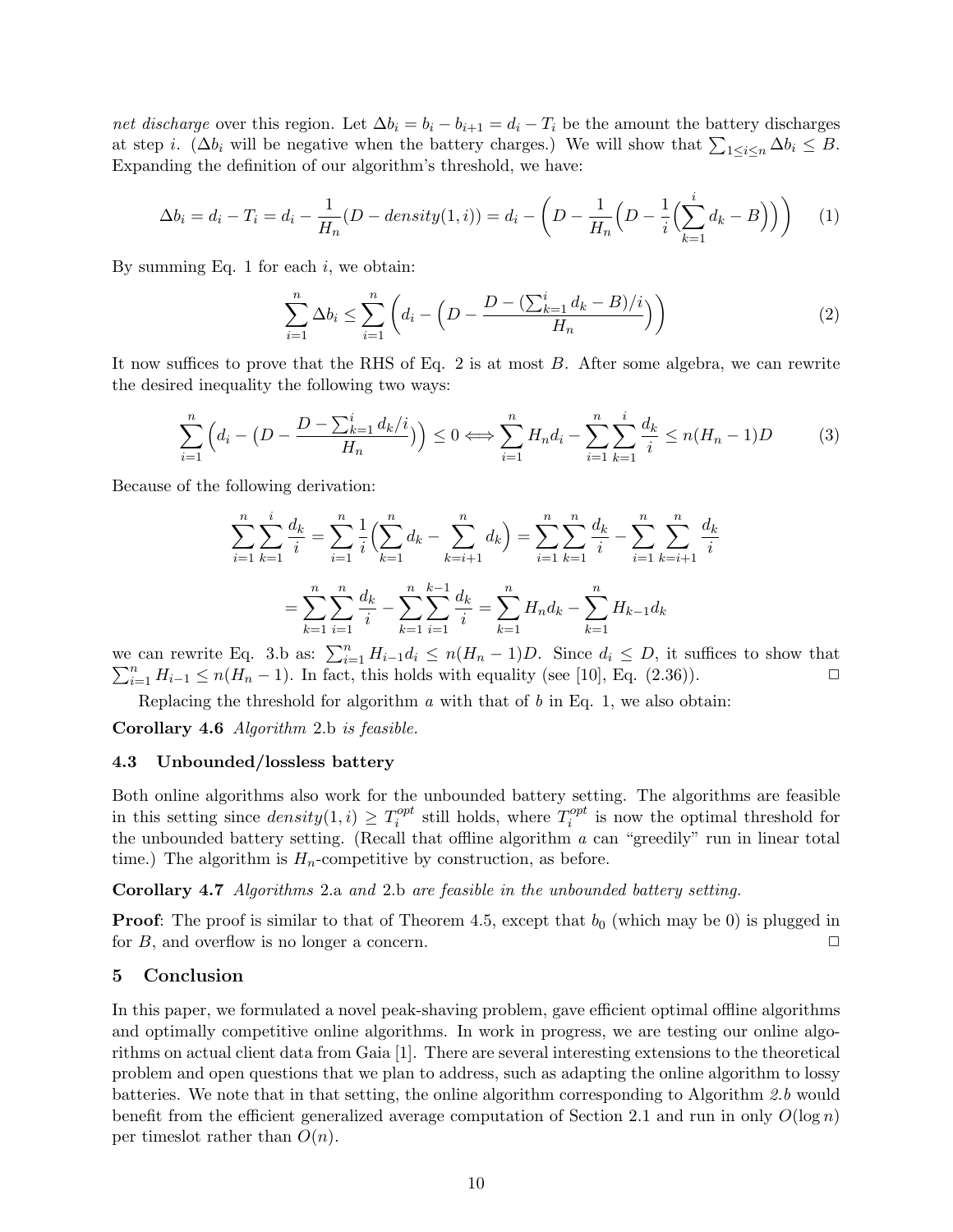Acknowledgements: We thank Ib Olson of Gaia Power Technologies and Ted Brown of CUNY and the Institute for Software Development and Design for posing this problem to us. Thanks also to Deniz Sarioz for useful discussions and for suggesting the  $O(n \log n)$  single-GA computation.

#### References

- [1] Gaia Power Technologies. gaiapowertech.com.
- [2] ConEd electricity rates document. www.coned.com/documents/elec/043-059h.pdf.
- [3] Orlando Utilities Commission website. www.ouc.com/account/rates/electric-comm.htm.
- [4] R.K. Ahuja, T.L. Magnanti, and J.B. Orlin. Network Flows. Prentice Hall, 1993.
- [5] A. Atamturk and D.S. Hochbaum. Capacity acquisition, subcontracting, and lot sizing. Management Science, Vol. 47, No. 8, 2001.
- [6] A. Borodin and R. El-Yaniv. Online Computation and Competitive Analysis. Cambridge University Press, 1998.
- [7] T.H. Cormen, C.E. Leiserson, R.L. Rivest, and C. Stein. Introduction to Algorithms, Second Edition. The MIT Press and McGraw-Hill Book Company, 2001.
- [8] M. Florian, J.K. Lenstra, and A.H.G. Rinnooy Kan. Deterministic production planning: algorithms and complexity. Management Science, Vol. 26, 1980.
- [9] M. Goh, O. Jihong, and T. Chung-Piaw. Warehouse sizing to minimize inventory and storage costs. Naval Research Logistics, Vol. 48, Issue 4, 3 Apr 2001.
- [10] R.L. Graham, D.E. Knuth, and O. Patashnik. Concrete Mathematics: A Foundation for Computer Science, 2nd Edition. Addison-Wesley Professional, 1994.
- [11] T. Harford. The great Xbox shortage of 2005. Slate, page www.slate.com/id/2132071/, Dec. 15, 2005.
- [12] B. Hunsaker, A.J. Kleywegt, M.W. P. Savelsbergh, and C.A. Tovey. Optimal online algorithms for minimax resource scheduling. SIAM J. Discrete Math., 2003.
- [13] M.-K. Lee and E.A. Elsayed. Optimization of warehouse storage capacity under a dedicated storage policy. Int J Prod Res, Vol. 43, No. 9, 2005.
- [14] Retsef Levi, Robin Roundy, and David B. Shmoys. Provably near-optimal sampling-based algorithms for stochastic inventory control models. STOC 2006.
- [15] Y. Pochet and L.A. Wolsey. Production Planning by Mixed Integer Programming. Springer, 2006.
- [16] H. Scarf. A min-max solution to an inventory problem. In K.J. Arrow, S. Karlin, and H. Scarf, editors, Studies in the mathematical theory of inventory and production, pages 201–209. Stanford University Press, 1958.
- [17] H.M. Wagner and T.M. Whitin. Dynamic version of the economic lot size model. Management Science, Vol. 5, 1958.
- [18] Y.-W. Zhou. A multi-warehouse inventory model for items with time-varying demand and shortages. Computers and Operations Research, Vol. 30, Issue 14, December 2003.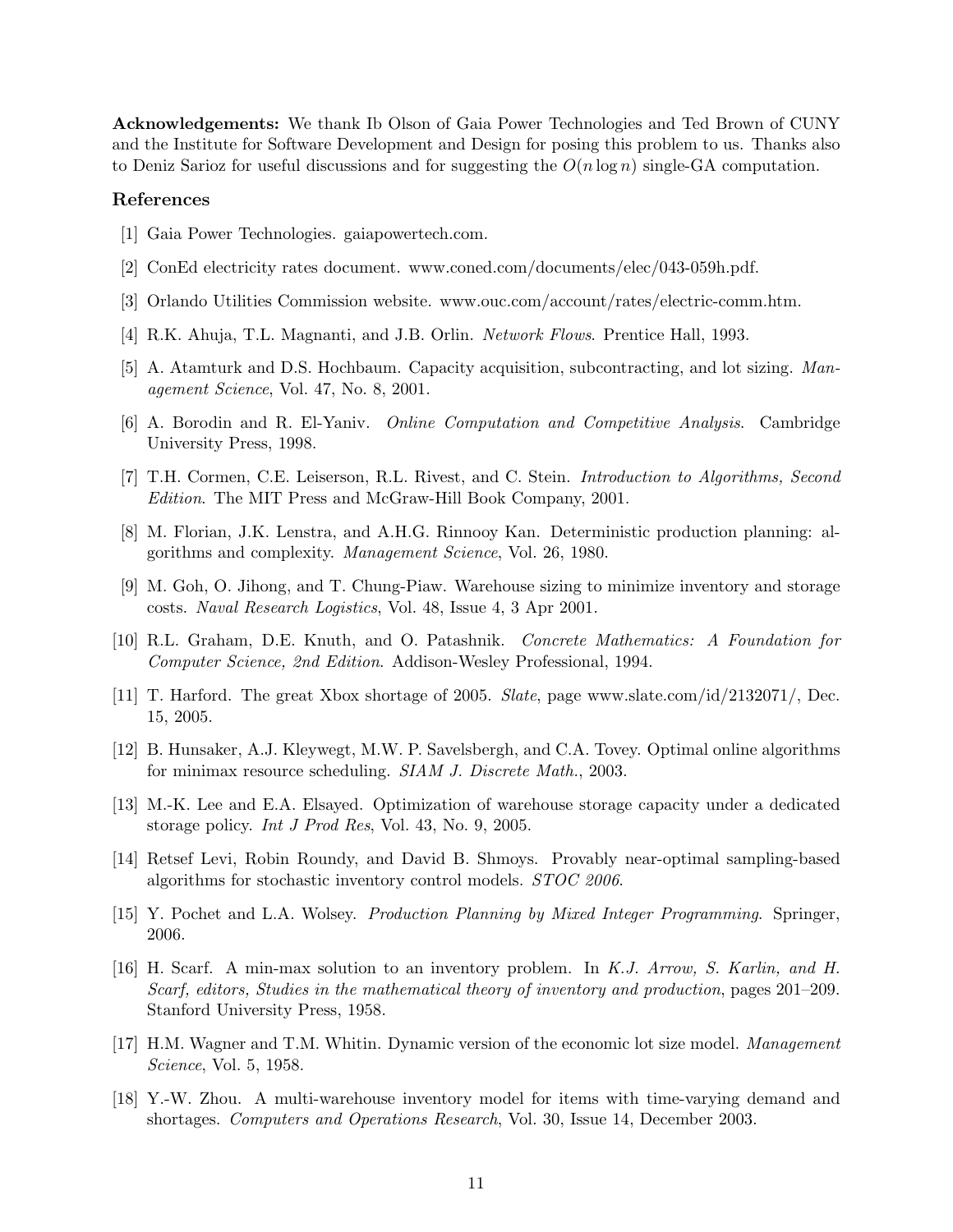# A Lemmas and proof for Theorem 2.4

**Theorem 2.4:** Values  $GA[1, j]$ , as j ranges can 1 to n can be computed in  $O(n \log n)$  total time. **Proof:** We compute the GA for each region  $[1, j + 1]$  by using the work retained from the computation done for the previous region  $[1, j]$ . This is done by storing the data points y, along with supplementary information, in a balanced binary search tree (such as an AVL tree or Red-Black tree  $(7)$ . Each time a new data point y is inserted into the tree, GENAVGNBRS is run, on the tree's current set of data points, in  $O(\log n)$  time. This speed-up is made possible by the balanced tree and lazy evaluation. In addition to its key value  $y_i$ , a node will contain its own  $L/U$  values; the min and max values of the subtree induced by that node; the rank, reverse-rank and  $L/U$  values of its parent. We assume for simplicity that all values are unique. Duplicates could be handled by adding a counter value to each node. We prove four essential properties with separate lemmas.

First, we can ensure that if the root's  $L/U$  values are correct, we can correct the  $L/U$  values of the nodes lying on any path from the root, as we traverse it. This is possible because given the correct  $L/U$  values of a node, we can correct the  $L/U$  values of its child in constant time (Lemma A.1). Note that for a tree with a single node, its  $L/U$  values are simply 0. Second, after we insert a node y, we can compute its  $L/U$  values in constant time (Lemma A.2) and (third) correct all the corrupted  $L/U$  values for the nodes lying on the path from y to the root, in  $O(height)$ time (Lemma A.3). Finally, the necessary AVL rotations can be done without disturbing the supplementary information (Lemma A.4), so we can assume the tree height is logarithmic.

The work for inserting a single node y will thus consist of a) correcting all the  $L/U$ s on the nodes lying on the path to y's future location, b) doing the insert, c) correcting all the  $L/U$  values on the nodes lying on the path from  $y$  to the root (which may be corrupted by  $y$ 's insertion), and d) performing AVL rotations.

Each call to GENAVGNBRS is now essentially a single search of the BST. The two neighbors will be the largest value we recurse right on and the smallest value we recurse left on. Given the neighbors and their  $L/U$ s, the solution can be found in constant time (Lemma 2.2). Of course, it is possible that we find the solution among the  $y$  values themselves. The final possibility is that the solution is less than all the y values. This is also easy to check for: maintain the sum of all  $y$ values in the tree. If  $B$  is greater than this sum, then the peak request is 0.

We now discuss efficiency. Based on the root's  $L/U$  values, the algorithm recurses on one subtree or the other, correcting the  $L/U$  values of that subtree's root just in time (Lemma A.1). In the original (array) implementation of GenAvgNbrs, the (linear) time-consuming tasks of a single recursive step are choosing the pivot (line 4), doing the pivot operation (line 5), and computing the pivot's  $L/U$  values (line 7). (The min and max can be passed in recursively, but we omit these parameters for simplicity.) With the BST, these steps are all performed in constant time.  $\Box$ 

**Lemma A.1** Assuming that a node p's  $L/Us$  are correct, we can update the  $L/Us$  of either of p's children. Therefore the correct  $L/U$  values can be computed for all the nodes lying on a path from the root, in  $O(height)$  time.

**Proof:** Since each node stores its own mirror copies of its parent's rank, reverse rank, and  $L/U$ values, we can update the node's  $L/U$  values based on the change in its parent's information. To see how, suppose that a node y's  $L/U$  values have become incorrect. This happens when a new node has been inserted into the tree, without y's knowledge. Suppose, for example, that y's U value is wrong. This must have been caused by the insertion of at least one node z larger than  $y$ , i.e.,  $y < z$ . Now there are several possibilities for the value of p. First, notice that z may not lie between y and p, since this would imply that z was inserted as a descendent of y. In either of these two cases, y's  $L/U$  values would have been correctly updated during the insert (see Lemma A.3).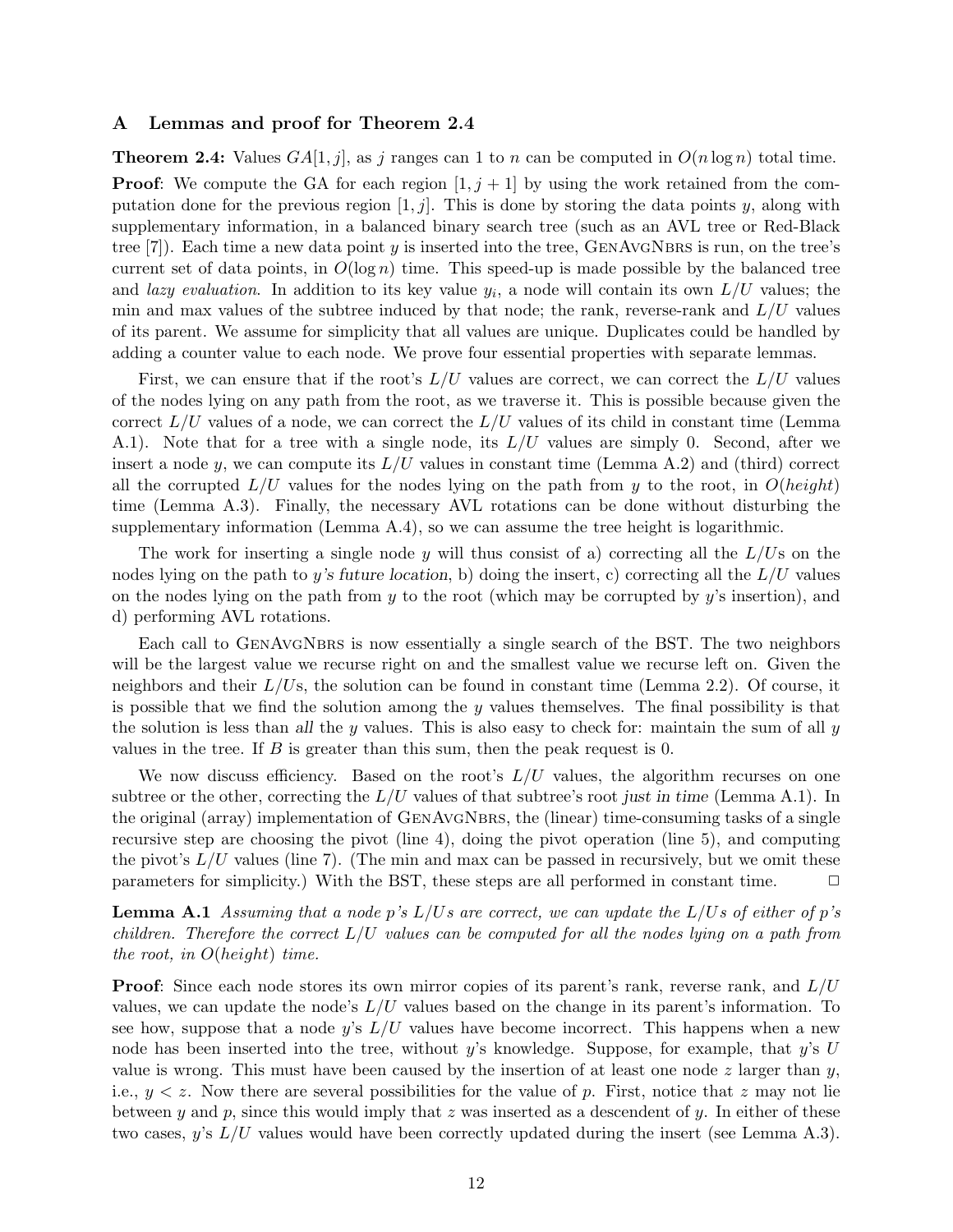Given this and that  $y < z$ , suppose  $y < p < z$ . Then if z is to blame for changing p's U, U(p) will have increased by  $z - p$  and  $U(y)$  should increase by  $z - p + p - y$ . It may be more complicated than this, however, since multiple new values  $z_1, ..., z_k$  may have caused the change  $\delta$  in  $U(p)$ . The correction can still be done, though, since  $U(y)$  should increase by  $\delta + k \cdot (p - y)$ . The number k of new problem nodes can be found by comparing  $p$ 's current reverse-rank to  $y$ 's stored copy of  $p$ 's reverse-rank. (We can always determine the rank and reverse-rank of a node during the process of traversing its path from the root, since each node stores the number of nodes in its induced subtree.) Finally, it could be that  $p < y < z$ . If k new z nodes are the cause, then  $U(y)$  should increase by  $\delta - k \cdot (p - y)$ . Updating a node's L value is similar, using the parent's L and rank.  $\Box$ 

**Lemma A.2** We can correctly compute the  $L/Us$  of a newly inserted node y in constant time.

**Proof:** The (current)  $L/U$  values of a node y can be computed in constant time given the  $L/U$ s of its (current) predecessor  $pr(y)$  and successor  $s(y)$ , and the rank  $r(y)$  of y within the set:  $L(s(y))$  =  $L(y) + (s(y) - y)r(s(y))$  and  $U(pr(y))) = U(y) + (y - pr(y))(n - r(y) + 1)$ . Since we know the node-count of each induced subtree, we can calculate the rank of  $y$  as we traverse a path down the tree in order to insert it. Note also that y's (current) predecessor and successor nodes (if they exist) will lie on y's path to the root, so these can be found during the insertion process. Therefore y's  $L/U$  values can be computed as it is inserted.

**Lemma A.3** After each insertion of a node y, we can ensure in  $O(height)$  time that all the  $L/Us$ on y's path to the root are correct.

**Proof:** The insertion of a node y will initially corrupt (some of) the  $L/U$  values of the nodes on the path to y (as well as others'). For each ancestor a (up to the root) of y,  $L(a)$  is updated by incrementing it by  $a - y$  if  $a > y$ , and  $U(a)$  is updated by incrementing it by  $y - a$  if  $a < y$ . The opposite  $L/U$ s on the path will not be affected. (Note that the  $L/U$  values only increase.) The parent  $L/U$  values of the nodes on this path, as well as the subtree node-counts, are updated simultaneously.

**Lemma A.4** The necessary AVL rotations can be done without disturbing the supplementary information.

**Proof:** An AVL rotation will only occur for us in response to an insert. When a single rotation occurs (repeat this argument for double rotations), it will necessarily be performed on one of the nodes lying on the path of the newly inserted node y. After the insert but before the rotation, all these nodes'  $L/U$  values will be updated. When any rotation occurs, it will involve one node c on  $y$ 's path taking the place of its parent p. Suppose this a left rotation. Then consider the left child g of c, which shifts to become the right child of p. g's stored parent information will no longer be correct because it has changed parents. If we update g's parent information, then we are obliged to update g's  $L/U$  values. This is possible in the usual way, using g's old parent c. Therefore AVL rotations will not be harmful, as long as we correct the  $L/U$  values of any shifting child node before performing the rotation. Finally, the affected min/max and node-count values can easily be updated after the rotation.  $\Box$ 

# B Initial charge and final charge

In the unbounded/lossless battery case of the offline problem, the algorithm assumes the battery starts empty, and it leaves the battery in an indeterminate state when it completes. The algorithm for the bounded battery case assumes the battery starts full to capacity  $B$ , and it leaves the battery at an indeterminate level of charge when it completes.

A more constrained version of the problem will require that  $b_0 = \beta_0$  and  $b_n = \beta_n$ , i.e., the battery begins and ends at some charge levels specified by parameters  $\beta_0$  and  $\beta_n$ . We argue here